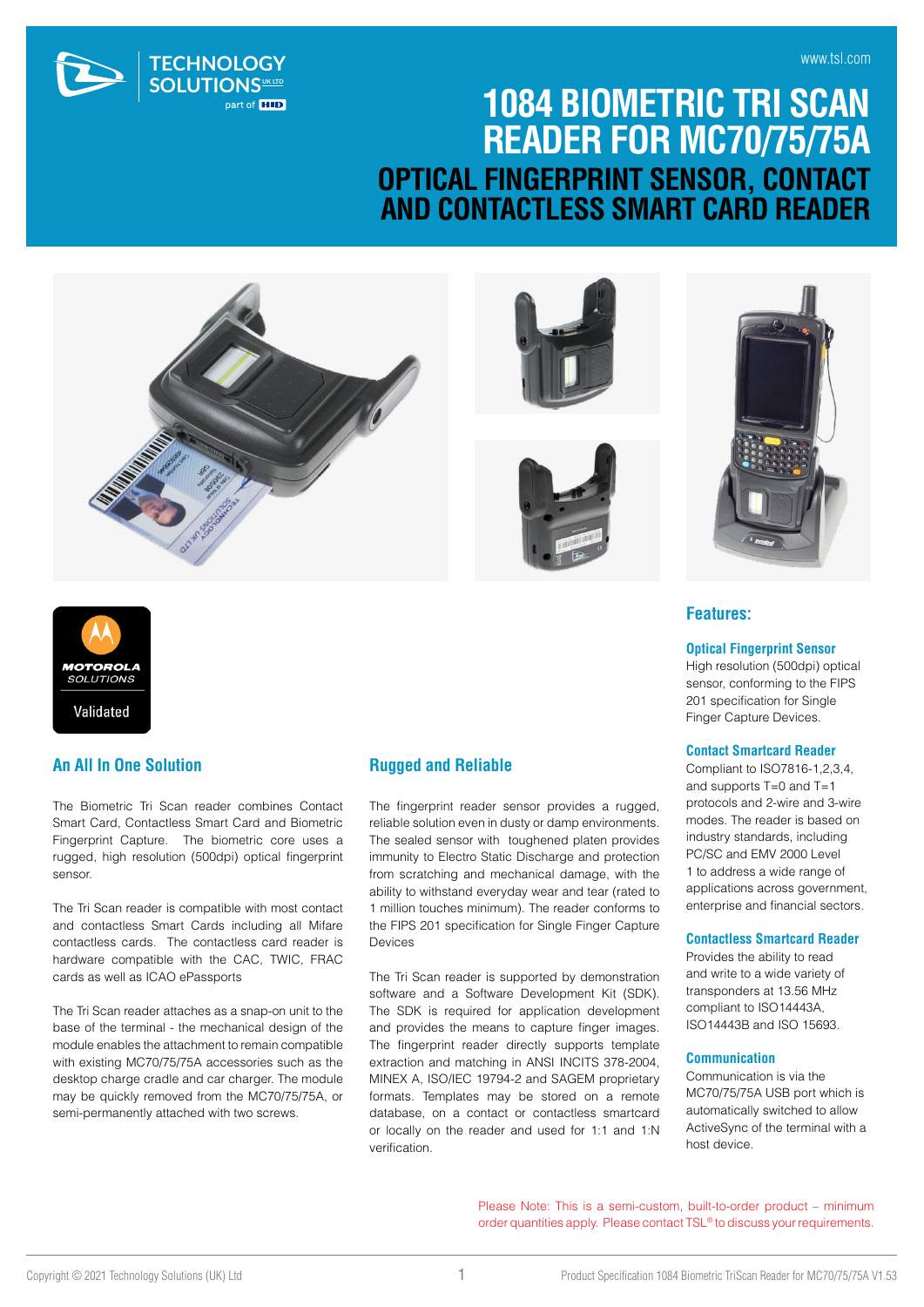## **SPECIFICATIONS**

### **Physical and Environmental Characteristics**

| Dimensions (max):         | $90(h) \times 82(w) \times 36(d)$ mm (3.54" x 3.23" x<br>1.42"                                  |
|---------------------------|-------------------------------------------------------------------------------------------------|
| Weight:                   | 110g (3.9 oz)                                                                                   |
| Enclosure material:       | GE Lexan Polycarbonate                                                                          |
| Colour:                   | Grey                                                                                            |
| Material finish:          | Sparked surface                                                                                 |
| Mechanical<br>attachment: | Snap-on action with optional locking screws                                                     |
| Docking:                  | Attachment maintains dockability with<br>Motorola docking cradle for charging and<br>ActiveSync |

### **Fingerprint Sensor**

| Sensor resolution:                 | 500dpi                                           |
|------------------------------------|--------------------------------------------------|
| Identification time<br>$(1:500)$ : | 1s typical                                       |
| Authentication time<br>(1:1):      | 0.9s typical                                     |
| False Acceptance<br>Rate (FAR):    | Adjustable down to 10 <sup>-8</sup>              |
| Pixel array:                       | 256 x 400 pixels                                 |
| Sensor area:                       | 14 x 22 mm                                       |
| ESD protection:                    | IEC 61000-4-2 Level 4 ±15kV                      |
| Raw image size:                    | Approximately 100kbyte                           |
| Template size:                     | Algorithm dependent - typically 100-400<br>bytes |
| Local storage<br>capacity:         | 500 users, 1000 templates                        |

### **Contact Smartcard Reader**

| Compliance:   | ISO7816-1,2,3,4 PC/SC, EMV2000 Level 1<br>capable.                                        |
|---------------|-------------------------------------------------------------------------------------------|
| Connector:    | Meets ISO 7816-2, rated for >100 000<br>insertions.                                       |
| Card size:    | Full (ID-1)                                                                               |
| Card support: | Up to 420Kbps card interface, clock<br>frequency up to 8MHz, 5V, 3V, 1.8V smart<br>cards. |

#### **Contactless Smartcard Reader**

| <b>RF</b> Transmit<br>Frequency: | 13.56MHz                                                                                                                      |
|----------------------------------|-------------------------------------------------------------------------------------------------------------------------------|
| Supported RFID<br>Standards:     | ISO14443A, ISO14443B, ISO 15693                                                                                               |
| Supported<br>contactless cards:  | ISO15693<br>ISO14443A/B<br>Philips: MIFARE®, DESFire®, MIFARE ProX®,<br>SMART MX, and iCode®                                  |
| Reading distance:                | Intended for in-slot card reading, capable of<br>reading up to 2.5cm (1") from back surface<br>dependent on transponder type. |

#### **Connection Interfaces**

| Charging of host<br>terminal <sup>.</sup> | Host terminal charged through the reader                  |
|-------------------------------------------|-----------------------------------------------------------|
| Reader power<br>supply:                   | Powered from host terminal                                |
| ActiveSync:                               | via USB, automatically switched when<br>connected to a PC |

#### **Environmental**

| Operating Temp.:                  | -10°C to +50°C (14°F to 122°F)                                                                                                                                     |
|-----------------------------------|--------------------------------------------------------------------------------------------------------------------------------------------------------------------|
| Storage Temp.:                    | -40°C to +60°C (-40°F to 140°F)                                                                                                                                    |
| Humidity:                         | Up to 90% Relative humidity Non Condensing                                                                                                                         |
| Drop Spec:                        | 1.3m (4.26ft) to concrete, 6 drops per 6<br>sides over operating temperature; 1.5m (5ft)<br>to concrete, 2 drops per 6 sides at ambient<br>temperature 23°C (73°F) |
| Sealing:                          | Internal components conformal coated                                                                                                                               |
| Electrostatic<br>Discharge (ESD): | +/-15kV air discharge, +/-8kV direct<br>discharge                                                                                                                  |
| Construction:                     | RoHS compliant                                                                                                                                                     |

### **Regulatory**

| Electrical Safety: | IEC 60950-1:2005 Second Edition (National<br>and group differences in accordance with CB<br>Bulletin dated 2010-01-29)<br>UL 60950-1 Second Edition<br>CAN/CSA-C22.2 No. 60950-1-07 |
|--------------------|-------------------------------------------------------------------------------------------------------------------------------------------------------------------------------------|
| EMI/RFI:           | EN 301 489-3 V1.4.1<br>EN 302 291-2 V1.1.1<br>FCC Rule Part 15, Subpart B - Unintentional<br>Radiators, Class B limits<br>FCC Rule Part 15.225                                      |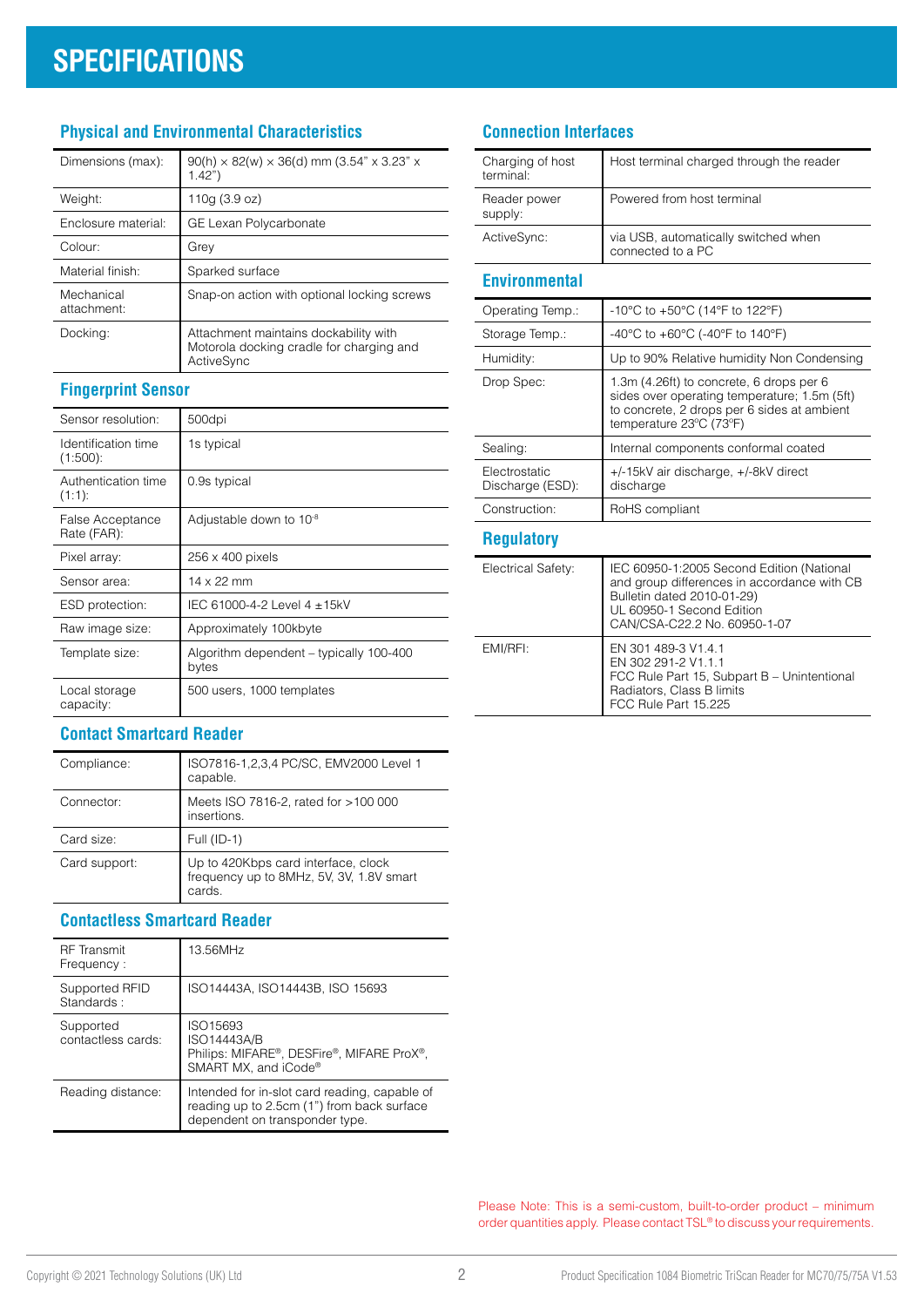### **PART NUMBERS**

#### **RFID Reader Options**

1084-03-SO-TSR Optical Finger Sensor Tri Scan Reader

### **WARRANTY**

The TSL® 1084 reader is warranted against defects in workmanship and materials for a period of one year (12 months) from date of shipment, provided the product remains unmodified and is operated under normal and proper conditions.